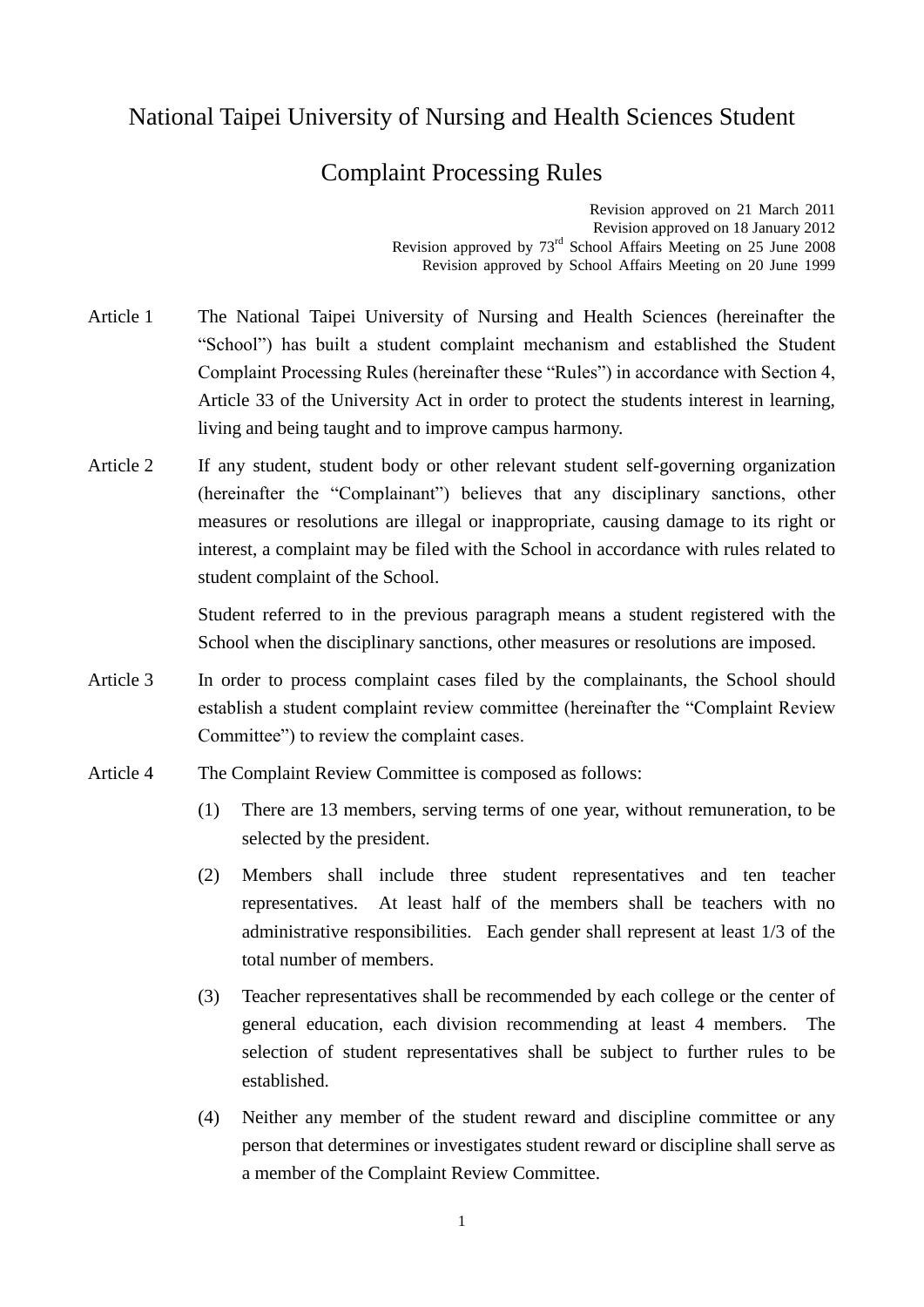The chairman shall be elected from among the members.

- Article 5 The Complainant shall be allowed to file no more than one complaint with the School for the same case.
- Article 6 If the Complainant objects to any disciplinary sanction, other measure or resolution of the School, a complaint shall be filed with the Complaint Review Committee of the School in writing within 30 days from the day following the date on which the relevant disciplinary sanction, measure or resolution is received or accepted.

If the Complainant misses the complaint deadline under the previous paragraph due to natural disaster or other matter that is not attributable to the Complainant, it may submit the reasons in writing to the Complaint Review Committee of the School within 10 days from the disappearance of the reason for delay and files an application to request review. However, no request shall be made if the complaint deadline has expired for more than one year.

- Article 7 In filing a complaint, the Complainant shall present a complaint form, provide substantial facts and attach relevant information.
- Article 8 The Complaint Review Committee shall complete the review within 30 days from the day following the date on which the complaint form is received. The period may be extended as necessary and the Complainant shall be informed. There shall be no more than one extension and the extension shall not exceed the maximum of two months. However, if the complaint case involves suspension, expulsion or similar sanction, no extension shall be allowed.

If the Complaint Review Committee determines that the complaint form is not consistent with the rules, and if remedy is possible, it shall notify the Complainant to make remedy within seven days. The remedy period shall be deducted from the review period.

Article 9 In processing a complaint case, the Complaint Review Committee may resolve to set up an investigation team to conduct investigation. The investigation team shall be composed of three to five persons in principle.

> Any member of the Complaint Review Committee who has a private interest in the complaint case shall be recused from participating in the review.

- Article 10 The Complainant may withdraw the complaint case before the Complaint Review Committee reaches a written resolution.
- Article 11 After a complaint is filed, if the Complainant files any petition or lawsuit with regard to the matter of complaint or related matter, the School shall be notified in writing immediately and the School will forward the information to the Complaint Review Committee.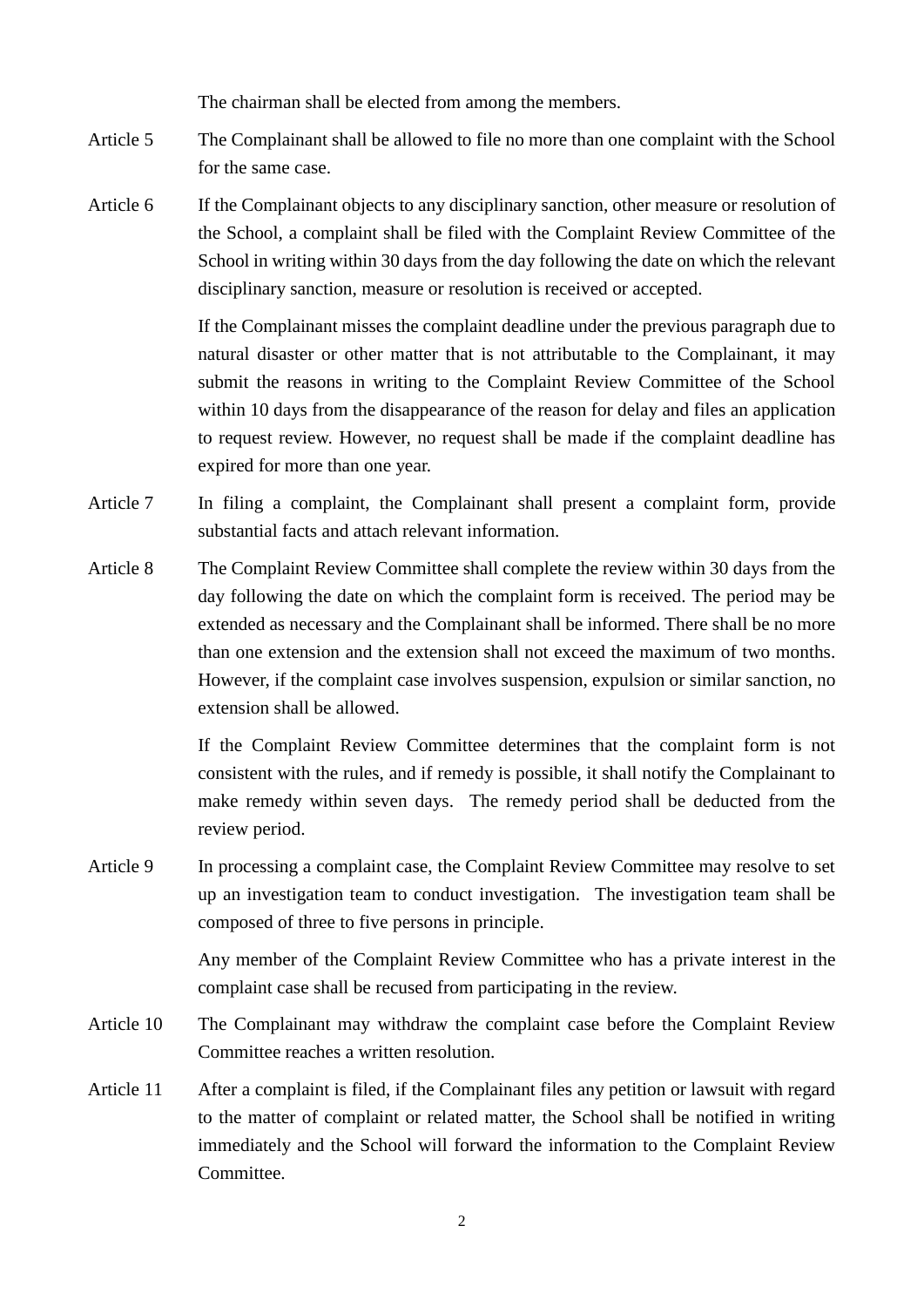If the Complaint Review Committee learns about the situation under the previous paragraph due to the notice or based on its authority, it shall stop the review and inform the Complainant. After the reason for stopping the review disappears, review shall continue upon written request by the Complainant. The Complainant shall be notified in writing. If all or part of the review decision by the Complaint Review Committee is dependent on whether the legal relationship is sustained under the petition or lawsuit, the Complaint Review Committee shall stop the review before the end of the petition or lawsuit procedure and inform the Complainant in writing. After the reason for stopping the review disappears, review shall continue , and the complainant shall be notified in written.

The previous two paragraphs shall not be applicable to any complaint case of suspension, expulsion or similar sanction.

Article 12 Review of complaint cases shall be private in principle.

In reviewing a complaint case, the Complainant, the former division's representative and related persons may be invited to give statements or opinions in person.

- Article 13 The Complaint Review Committee shall keep the following confidential:
	- (1) The full process since the acceptance of the complaint case and information of the Complainant.
	- (2) Review, voting and individual member's opinions.
- Article 14 With regard to complaint case about suspension, expulsion or similar sanction, before the review decision is confirmed, the School may allow the student to continue registration with the School based on the School's authority or in accordance with the student's written application.

If the School receives a student application referred to in the previous paragraph, it shall seek opinions from the division processing the complaint case and shall assess the living and learning status of the student. A written reply shall be provided within seven days, specifying the rights and obligations related to student registration.

- Article 15 Any student who remains registered with the School in accordance with the previous Article shall not receive a certificate of graduation from the School. Other rules for taking classes, scoring, reward and discipline shall be the same as normal students registered with the School.
- Article 16 The review decision shall include the main content of the complaint, facts and reasons. For any complaint case that is not accepted, a decision should also be made, without specifying the facts.

The review decision under the previous paragraph shall specify the remedies available for objecting to the complaint review decision in accordance with Article 19 of these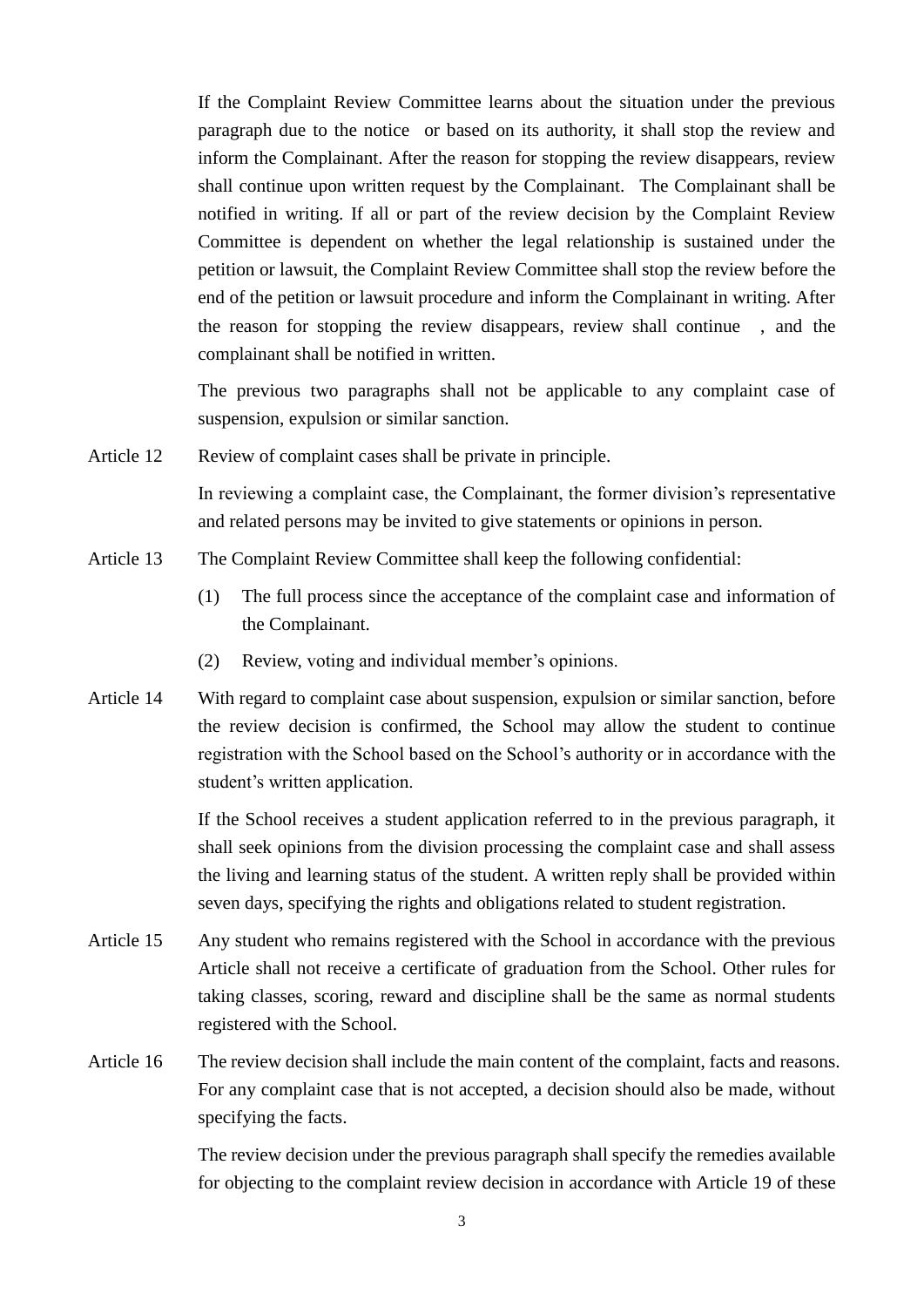Rules.

Article 17 The review decision shall be delivered to the Complainant following the president's approval based on the organization and affiliation of the Complaint Review Committee.

> After the president approves the review decision, it shall inform the division that imposed the original sanction, measure or resolution. If the division that imposed the original sanction, measure or resolution believes that the decision is in violation of law or cannot be implemented, it shall submit the substantial facts and reasons in writing to the president within the deadline provided under complaint related rules of the School and inform the Complaint Review Committee. If the president thinks that the objection sustains, it may move the case back to the Complaint Review Committee for second review. The case may be moved back to the Complaint Review Committee no more than once.

Article 18 After the review decision is approved, the School shall execute in accordance with the review decision.

> For complaint cases about suspension, expulsion or similar sanction, if the review decision is to maintain the original sanction, the following shall be carried out:

- (1) The study end date specified on the certificate of study shall be the date of the original sanction.
- (2) Certificates of credit may be issued for credits received from subjects taken during the complaint period.
- (3) In relation to the "List of Departing Students Previously Suspended from Military Draft" for male students with military duties, reporting shall be made within 30 days from confirmation of the complaint result.
- (4) Fee reimbursement standards shall be in accordance with Article 8 of the Rules for Fees Charged by Professional Colleges or Above from Students and Article 15 of the Rules for Tuition and Miscellaneous Fees Charged by Professional Colleges or Above from Students.
- Article 19 If the Complainant files a complaint with the School with regard to an administrative sanction imposed by the School and objects to the decision, a petition may be filed with the School within 30 days from the day following the date on which the complaint review decision is delivered, attaching the complaint review decision of the School, for the petition to be further forwarded by the School to the Ministry of Education.
- Article 20 If the Complainant files a complaint with the School with regard to any sanction other than administrative sanction, other measure or resolution by the School and objects to the decision, a lawsuit may be filed in accordance with law based on the nature of the matter to seek remedy.